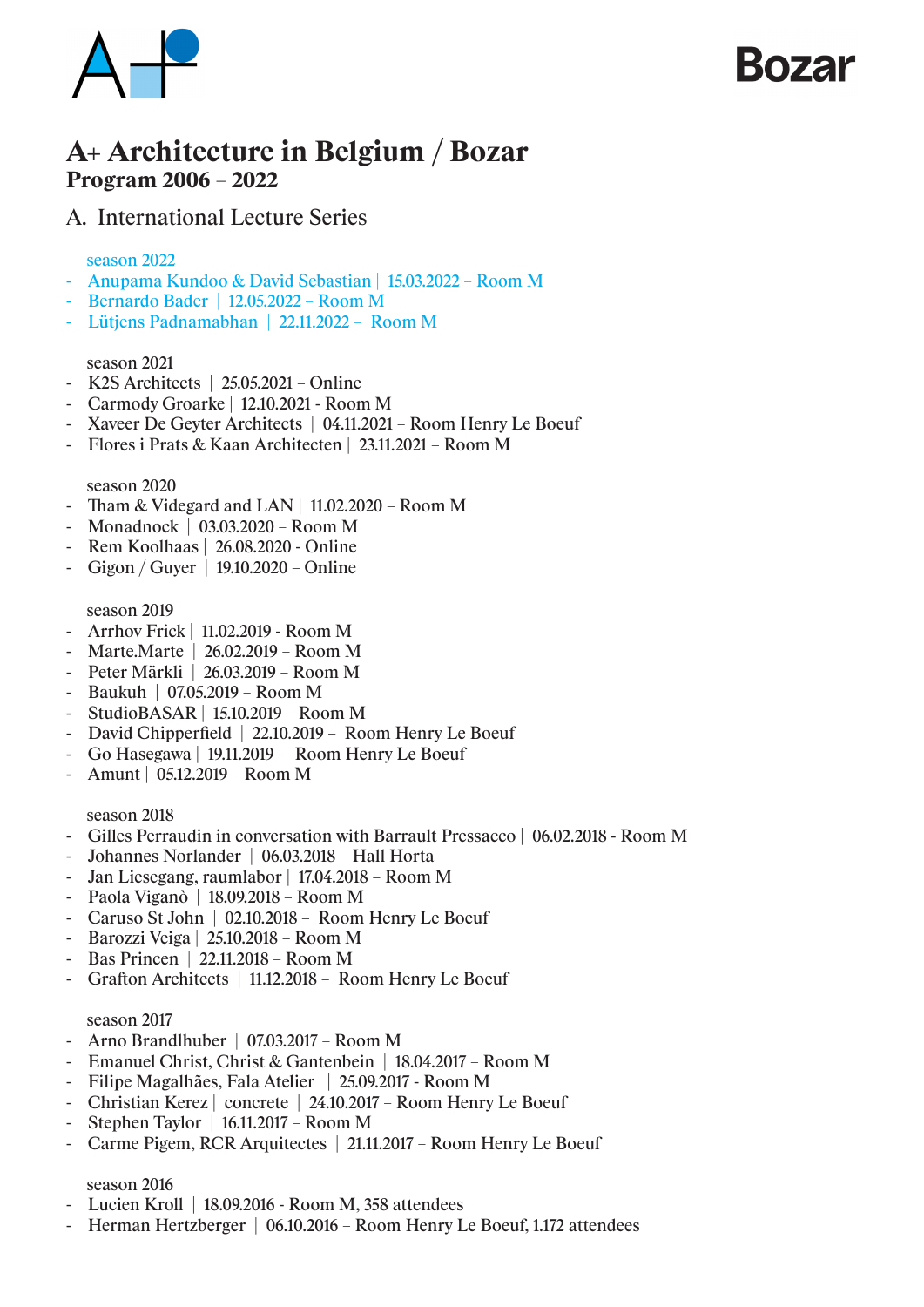



- H Arquitectes | 20.10.2016 Room M, 476 attendees sold out
- Yoshiharu Tsukamoto, Atelier Bow-Wow | 17.11.2016 Room M, 482 attendees sold out
- Günther Vogt | 06.12.2016 Room M, 476 attendees sold out

## season 2015 - 2016

- Jörn Aram Bihain & Thierry Decuypere, V+ | 17.09.2015 Room M, 480 attendees sold out
- Stephen Bates | 07.10.2015 Room M, 480 attendees sold out
- Eduardo Souto de Moura | 21.10.2015 Room Henry Le Boeuf, 1.970 attendees
- Pablo Georgieff, Coloco | 30.11.2015 Studio, 213 attendees sold out
- Pierre-Alain Trévelo, TVK | 18.02.2016 Room M, 253 attendees
- Bijoy Jain, Studio Mumbai | 18.04.2016 Room M, 476 attendees sold out
- Bernard Tschumi | 25.04.2016 Room Henry Le Boeuf, 900 attendees

## season 2014 - 2015

- Martino Tattara | 30.09.2014 Room M, 349 attendees
- Rudy Ricciotti | 13.10.2014 Room Henry Le Boeuf, 1.326 attendees
- Tobia Scarpa | 21.10.2014 Room M, 297 attendees
- Bernard Dubois, Mathieu Berger, Maxime Delvaux | 03.12.2014 Studio, 212 attendees sold out
- Jürg Conzett | 09.03.2015 Room M, 480 attendees sold out
- Tom Emerson | 11.05.2015 Room M, 416 attendees

## season 2013 - 2014

- bOb Van Reeth | 05.09.2013 Room M, 211 attendees
- Lars Lerup & GRAU | 29.10.2013 Room M, 297 attendees
- Xaveer De Geyter | 27.11.2013 Room M, 476 attendees
- Pezo von Ellrichshausen | 11.03.2014 Room M, 470 attendees sold out
- Point Supreme | 14.05.2014 Studio, 210 attendees sold out
- Bruno Notteboom | 31.08.2014 Studio, 111 attendees
- Performance by Edurne Rubio, The Visitors | 31.08.2014 Studio, 111 attendees season 2012 - 2013
- Elizabeth Diller | 22.10.2012 Room Henry Le Boeuf, 1028 attendees
- Oliver Thill | 26.11.2012 Room M, 255 attendees
- Wolf Prix | 21.01.2013 Room M, 296 attendees
- Akihisa Hirata | 22.04.2013 Room Terarken, 250 attendees
- Dominique Perrault | 07.05.2013 Room Henry Le Boeuf, 946 attendees
- Shelley Mc namara  $\vert$  04.06.2013 Room M, 270 attendees

## season 2011 - 2012

- Tilman Latz | 21.09.2011 Room M, 288 attendees
- Olivier Philippe | 26.10.2011 Room M, 209 attendees
- Andrea Deplazes | 05.12.2011 Room Henry Le Boeuf, 1019 attendees
- Bjarke Ingels | 20.03.2012 Room Henry Le Boeuf, 1776 attendees
- Tony Fretton | 25.04.2012 –Room M, 371 attendees
- Beatriz Colomina | 31.05.2012 Room M, 343 attendees
- Daniel Libeskind | 27.06.2012 Room Henry Le Boeuf, 1634 attendees

## season 2010 - 2011

- Pierre Hebbelinck & Pierre de Wit | 21.10.2010 Room M, 441 attendees
- Alexandre Chemetoff | 15.11.2010 Room M, 290 attendees
- Peter Zumthor | 29.11.2010 Room Henry Le Boeuf, 1992 attendees
- Adam Caruso | 17.03.2011 Room M, 480 attendees sold out
- Jean Nouvel | 03.05.2011 Room Henry Le Boeuf, 1819 attendees
- Peter Swinnen | 31.05.2011 Room M, 476 attendees sold out
- Vasa Perovic | 16.06.2011 Room M, 251 attendees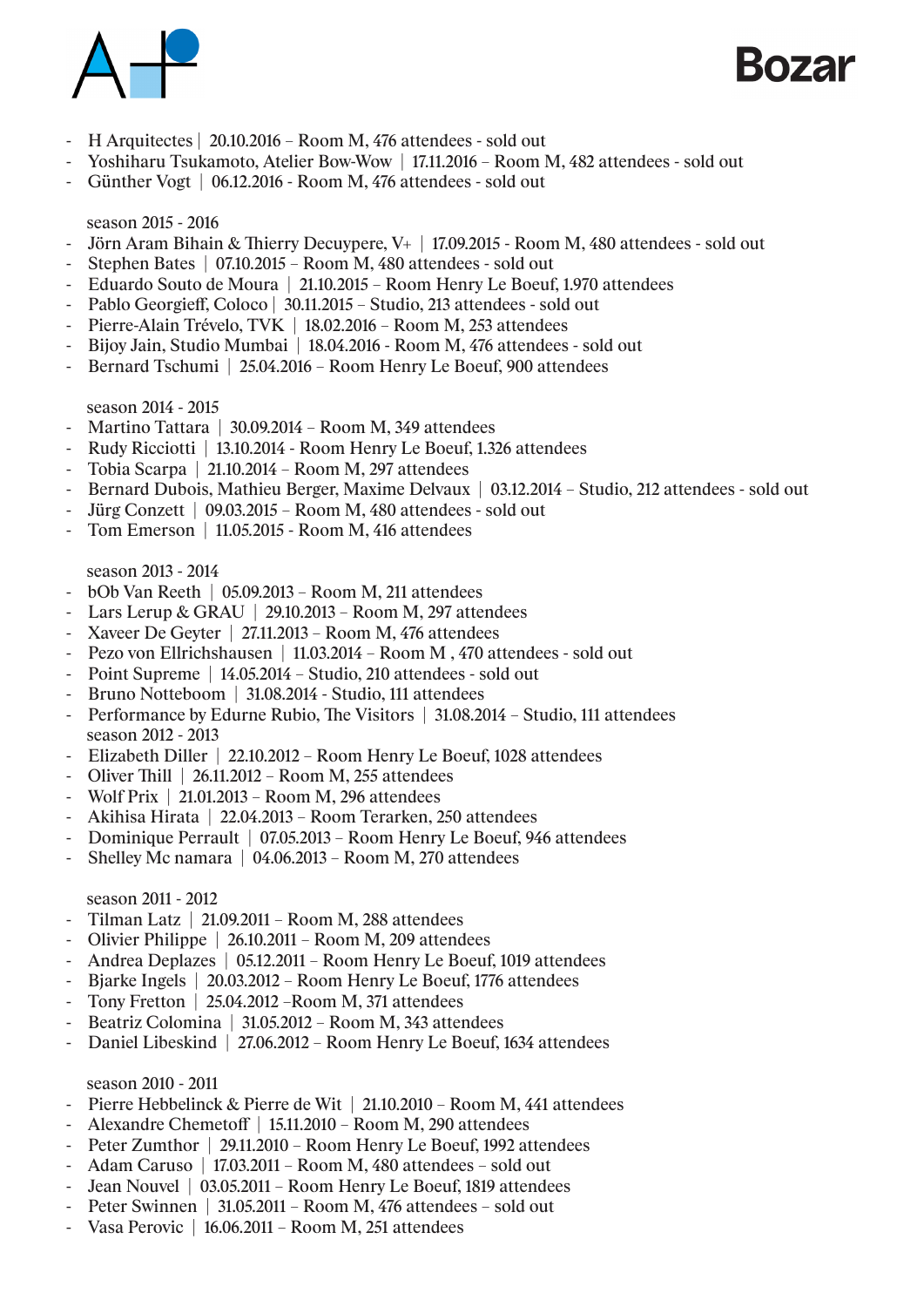

Kozar

#### season 2009 - 2010

- Wang Shu | 20.10.2009 Room M, 480 attendees sold out
- Valerio Olgiati | 25.11.2009 Room Henry Le Boeuf, 1712 attendees
- Olivier Bastin | 01.12.2009 Room M, 526 attendees sold out
- Kjetil Thorsen | 09.03.2010 Room M, 478 attendees sold out
- Laurent Ney | 18.05.2010 Room M, 302 attendees
- David Adjaye | 09.06.2010 Room M, 185 attendees

## season 2008 - 2009

- David Chipperfield | 03.10.2008 Room Henry Le Boeuf, 1.704 attendees
- Anne Lacaton | 04.12.2008 Room Henry Le Boeuf, 970 attendees
- Martha Schwartz | 22.01.2009 Room M, 480 attendees sold out
- Willem Jan Neutelings | 09.03.2009 Room Henry Le Boeuf, 1.108 attendees
- Paul Robbrecht | 26.03.2009 Room M, 480 attendees sold out
- Roger Diener | 11.06.2009 Room M, 334 attendees

## season 2007 - 2008

- Gonçalo Byrne & Manuel Aires Mateus | 09.10.2007 Room M, 480 attendees sold out
- Juan Herreros | 06.11.2007- Room Henry Le Boeuf, 800 attendees
- Yves Lion | 31.01.2008, Room M- 400 attendees
- Petra Blaisse | 11.03.2008, Room M 480 attendees sold out
- Finn Geipel | 29.04.2008, Room M 280 attendees

## season 2006 - 2007

- Kengo Kuma | 18.10.2006, Room M 480 attendees sold out
- Eduardo Souto de Moura | 28.11.2006, Room M 480 attendees sold out
- Michel Desvigne | 25.01.2007, Room Henry Le Boeuf 1.200 attendees
- Winy Maas MVRDV | 06.03.2007, Room M 480 attendees sold out

## B. Exhibitions of international architects

#### season 2018

- Horizontal Metropolis - a radical project 15.06.2018 > 28.08.2018 | curators: Paola Viganò

season 2011 - 2012

- Paulo Mendes da Rocha 12.10.2011 > 15.01.2012 | curators: Rodrigo Primo, Pedro Evora, 4.534 attendees

#### season 2010 - 2011

- Peter Zumthor, 'De Meelfabriek. Urbanistic Working Model'  $13.11 > 30.11.2010$ , Exhibition model in the Horta Hall
- Sverre Fehn. Intuition. Reflection. Construction 09.12.2010 > 13.03.2011 | curator: Eva Madshus

season 2009 - 2010

- Architecture as Resistance. Wang Shu 18.10.2009 > 24.01.2010 | curators: Wang Shu, Fan Di'An

season 2008 - 2009

- Decolonizing Architecture. Scenarios for the transformation of Israeli settlements 31.10.2008 > 4.01.2009 | curator: Lieven De Cauter, 4.150 attendees
- S(e)oul Scape. Towards a new urbanity in Korea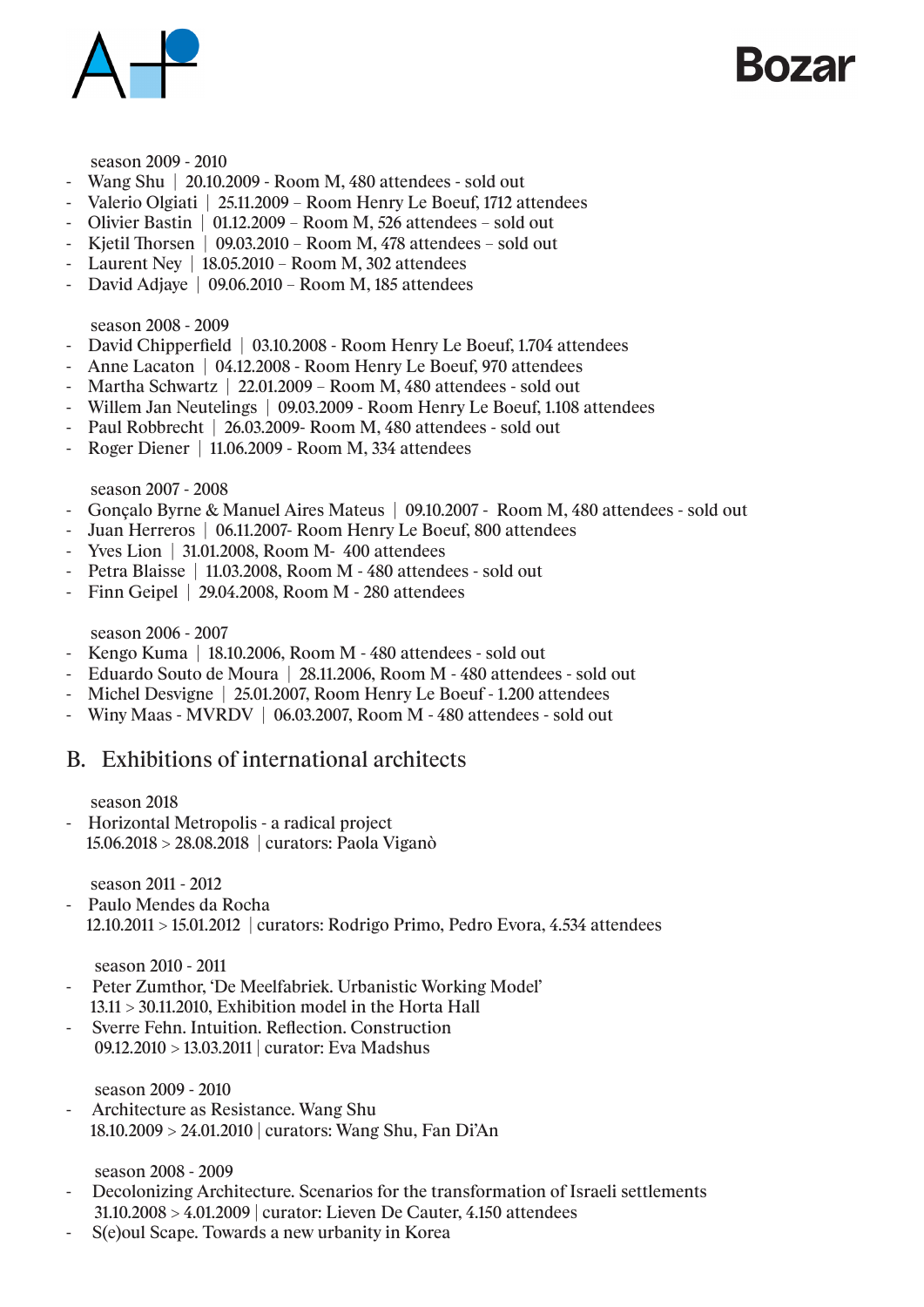

Rozar

31.10.2008 > 4.01.2009 | curator: Francisco Sanin, 3.900 attendees

season 2007 - 2008

- G. Byrne + Aires Mateus. The Void.
	- 10.10 > 30.11.2007 | curator: Gonçalo Byrne, 7.000 attendees
- The Icelandic National Congress & Conference Centre in Reykjavik Olafur Eliasson & Henning Larsen 16.04 > 15.06.2008 | curator: Thorhallur Viljàlmsson, 4.000 attendees

## C. ACROSS | Lecture series by young architects across Belgian cities

## season 2020 - 2021

- Atelier Scheldeman @ Liège | 05.03.2020 Galerie de l'Opéra
- Generiek @ Liège | 15.10.2020 Galerie de l'Opéra
- Générale @ Antwerp | 27.10.2020 De Singel
- Studio Thomas Willemse @ Liège | 12.11.2020 Online
- vvv @ Antwerp | 26.11.2020 Online
- Mamout architectes @ Antwerp | 23.02.2021 Online
- JDMA / Altstadt @ Liège | 23.03.2021 Online
- Goffart Polomé Architectes @ Antwerp | 20.04.2021 Online

## season 2019

- Agmen @ Liège | 19.02.2019 Galerie de l'Opéra
- Vers.a @ Antwerp | 05.03.2019 De Singel
- M u r m u u r architecten @ Liège | 19.03.2019 Galerie de l'Opéra
- Ouest @ Antwerp | 30.04.2019 De Singel
- Giusto Van Campenhout @ Antwerp | 10.10.2019 De Singel
- FVWW @ Liège | 17.10.2019 Galerie de l'Opéra
- Perneel Osten @ Liège | 14.11.2019 Galerie de l'Opéra
- Nord @ Antwerp | 26.11.2019 De Singel

## season 2018

- Atelier Vens Vanbelle @ Liège | 28.02.2018 Galerie de l'Opéra
- GRUE @ Antwerp | 08.03.2018 De Singel
- Laura Muyldermans @ Liège | 28.03.2018 Galerie de l'Opéra
- Bernard Dubois @ Antwerp | 03.04.2018 De Singel
- MADAM Architectuur @ Liège | 17.10.2018 Galerie de l'Opéra
- LRArchitectes @ Antwerp | 23.10.2018 De Singel
- Raamwerk @ Liège | 07.11.2018 Galerie de l'Opéra
- CENTRAL @ Antwerp | 15.11.2018 De Singel

## season 2016 - 2017

- Vincent P. Alexis @ Antwerp | 04.10.2016 De Singel
- Maat Ontwerpers @ Liège | 19.10.2016 Galerie de l'Opéra
- Specimen @ Antwerp | 07.11.2016 De Singel
- Felt @ Liège | 23.11.2016 Galerie de l'Opéra

## season 2015 - 2016

- Shenk Hattori @ Liège | 21.10.2015 Galerie de l'Opéra
- Thibaut Rome, Label Architecture @ Antwerp | 09.11.2015 De Singel
- Martiat + Durnez  $\omega$  Antwerp | 19.11.2015 De Singel
- Haerynck Vanmeirhaeghe @ Liège | 26.11.2015 Galerie de l'Opéra
- TRANS Architectuur @ Liège | 17.02.2016 Galerie de l'Opéra
- Studio SNCDA @ Antwerp | 22.02.2016 De Singel
- B-ILD @ Liège | 16.03.2016 Galerie de l'Opéra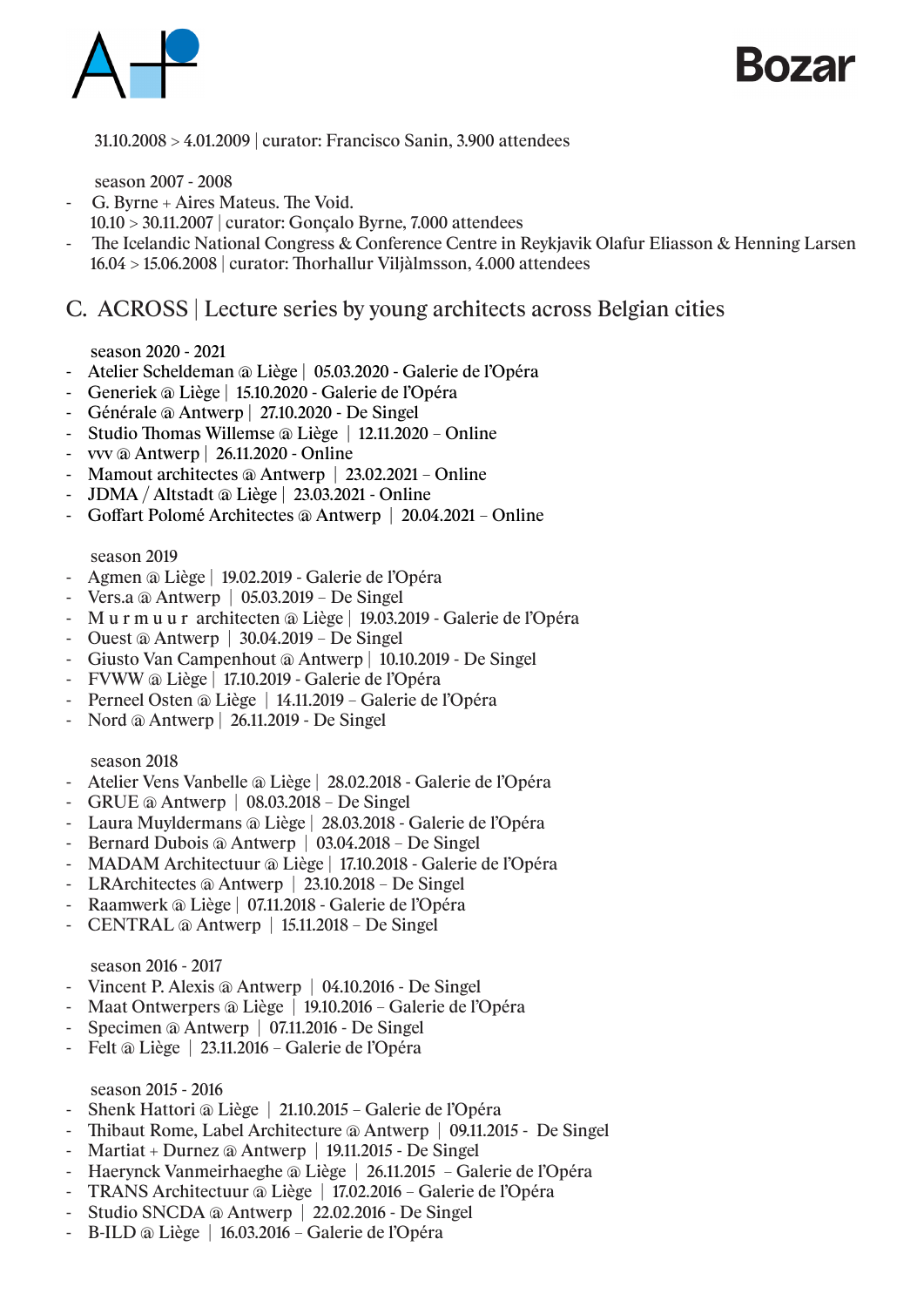



- a practice @ Antwerp | 11.04.2016 - De Singel

season 2014 - 2015

- Gijs Van Vaerenbergh @ Liège | 16.03.2015 Galerie de l'Opéra
- Baukunst @ Antwerp | 30.03.2015 De Singel
- Aurélie Hachez @ Antwerp | 04.05.2015 De Singel
- GAFPA @ Liège | 11.05.2015 Galerie de l'Opéra

## D. ACROSS | Exhibitions of young Belgian architects

season 2020-2021

- Across - 8 offices, 8 perspectives 22.06.2021 › 22.08.2021 with the works of Atelier Scheldeman, Generiek, Générale, Studio Thomas Willemse, VVV, Mamout, Altstadt and Goffart Polomé

season 2019

- Across - 8 offices, 8 weeks  $30.11.2019 > 26.01.2020$  with the works of Agmen, Vers.a, M u r m u u r architecten, Ouest, Giusto Van Campenhout, FVWW, Perneel Osten and Nord

 season 2018 - Across - 8 offices, 8 projects, 8 objects 29.11.2018 > 03.02.2019 with the works of Atelier Vens Vanbelle, Grue, Laura Muyldermans, Bernard Dubois, MADAM Architectuur, LRArchitectes, Raamwerk, CENTRAL ofaau

## E. Symposia / Debates

- The school, the place, the artist. School as learning environment for art | 06.12.2017 Rotonde Bertouille
- Participatory design as educational issue : methods, practices and risks | 25.08.2016 Room M1, 70 attendees - sold out
- The genius of La Mémé : how to preserve postmodern participative architecture ? | 08.09.2016 Room M1, 70 attendees - sold out

## F. Monographic exhibitions of Belgian architects

 season 2022 - AgwA  $12.10.2022 \rightarrow 08.01.2023$ 

season 2021

- Solid Senses – URA Yves Malysse Kiki Verbeeck 10.11.2021 › 16.01.2022

season 2019

- Praxis Dierendonckblancke architects  $05.04 > 23.06$
- Baukunst: Performance and Performativity 27.09.2019 > 19.01.2020

season 2015 - 2016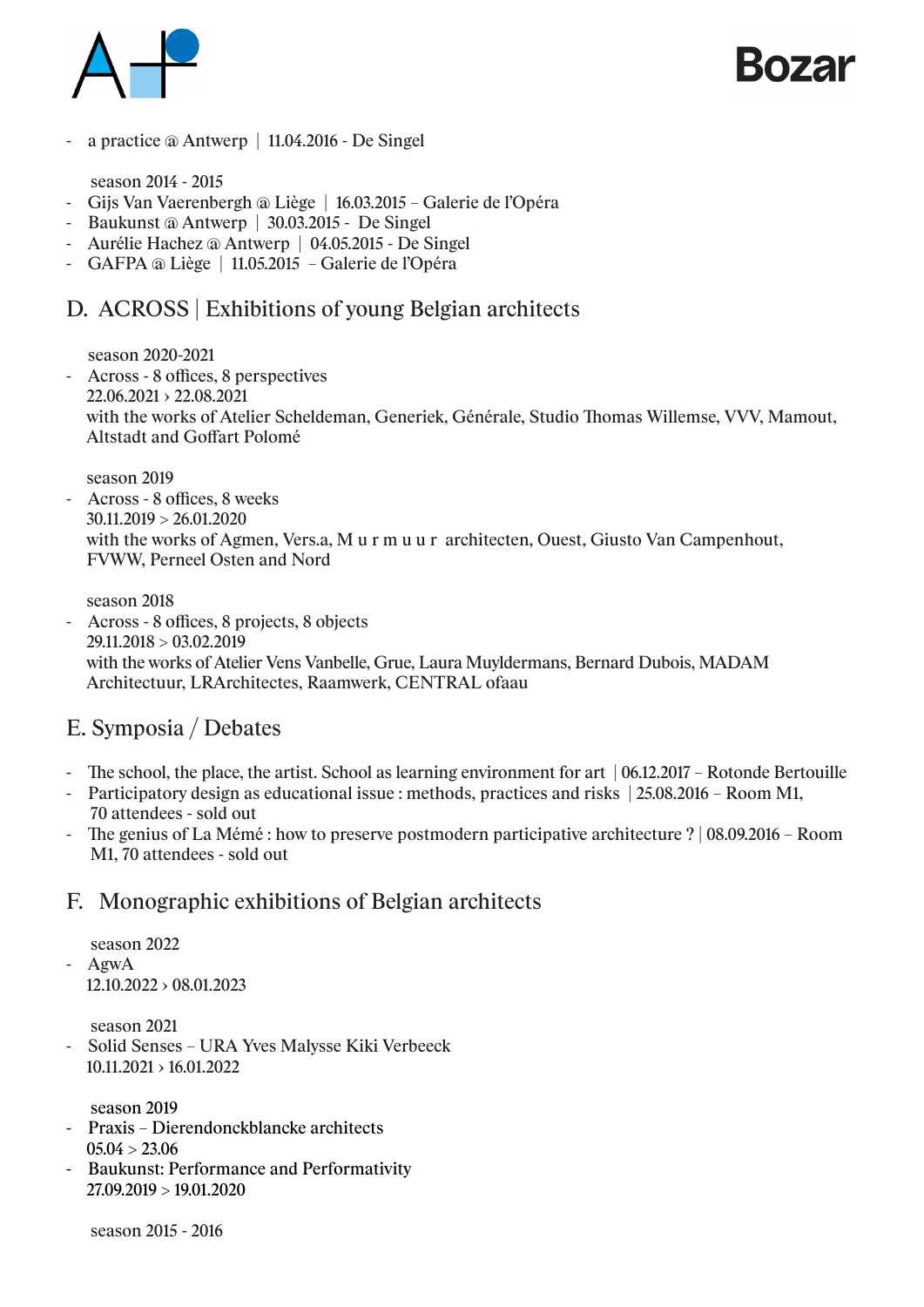



- Atelier d'Architecture Simone & Lucien Kroll 22.06 > 18.09.2016 | originally created by la Cité de l'architecture et du patrimoine, Paris, 1.775 attendees

season 2014 - 2015

 $-$  V+ 2014 - 2015. 18.06 > 20.09.2015 | curators: Sophie Dars, Carlo Menon, 5.550 attendees

season 2013 - 2014

- Forms of Gardens. Drawings by Jean Canneel-Claes, plaster models by Erik Dhont 20.06 > 31.08.2014 | Scientific Advisor: Bruno Notteboom, 4.050 attendees

season 2012 - 2013

- bOb Van Reeth. Architect
- 13.06 > 08.09.2013 | curators: Bart Verschaffel, Christophe Van Gerrewey, 5.632 attendees - XX Models. Young Belgian Architecture
- 27.09 > 25.11.2012 | curators: Marie-Cécile Guyaux, Iwan Strauven, 3.900 attendees season 2011 - 2012
- Jules Wabbes. Furniture Designer 17.10.2012 > 13.01.2013 | curators: Marie-Ferran Wabbes, Iwan Strauven, 19.000 attendees

season 2010 - 2011

- Pierre Hebbelinck & Pierre de Wit. Méthodologie du sensible 22.10.2010 > 02.01.2011 | curator: Cédric Libert
- 51N4E. Double or Nothing 01.06.2011 > 04.09.2011 | curator : Dominique Boudet, 9.205 attendees

season 2009 - 2010

- Laurent Ney. Shaping Forces 21.04 > 20.06.2010 | curators: Stefan Devoldere, Iwan Strauven

season 2008 - 2009

- Robbrecht & Daem. Pacing through Architecture 13.02.2009 > 19.04.2009 | curators: Stefan Devoldere, Iwan Strauven, 7106 attendees

## G. Exhibitions/ Debates about Brussels

Season 2021

- Brussels Architecture Prize Award Ceremony 13.12.2021 - Room M + Online

## season 2014 - 2015

- Debate Atelier De Stad, Kanal Playground 22.10.2014 – Ex-Bozar Shop, 90 attendees
- Seminar PPS: Social and Spatial Benefits 02.12.2014 – Room M, 380 attendees

season 2012 - 2013

- Exhibition 4x4. Four visions for the North-South Railway connection 07.12.2012 > 10.02.2013 | curator: Olivier Bastin, 5.900 attendees

season 2011 - 2012

- Exhibition Brussel 2040. 3 visions for a metropolis 16.03 > 15.04.2012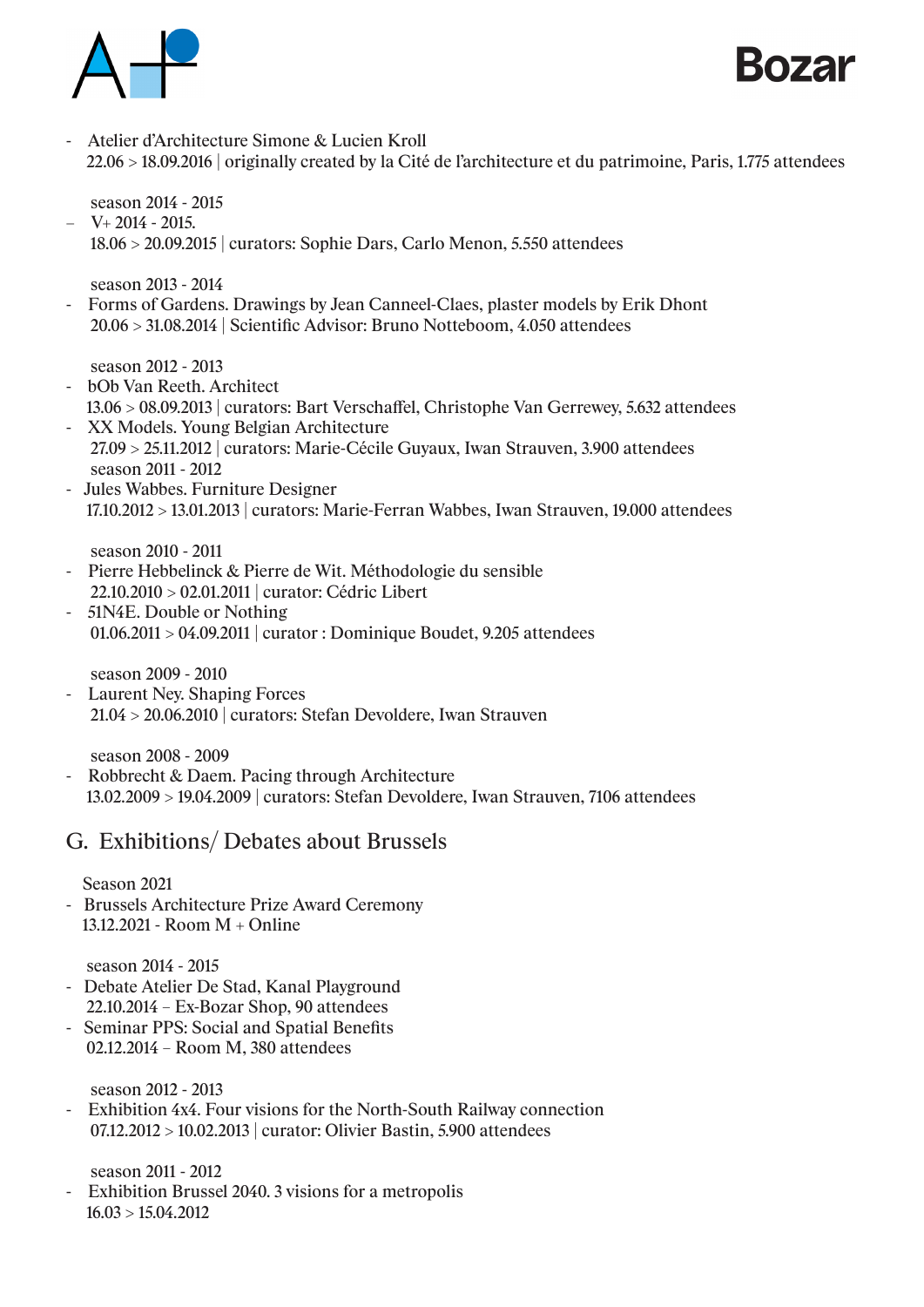



season 2010 - 2011

- Exhibition Building for Brussels. Architecture and urban transformation in Europe 09.10 > 28.11.2010 | curator: Joachim Declerck, 25.200 attendees
- Exhibition Architecture for Justice. Brussels Courthouse, Imagine the Future! 31.03 > 15.05.2011 | curator: Joachim Declerck

season 2009 - 2010

- Exhibition BXL 100 11.10.2009, within the framework of de Dag van de Architectuur (VAi)

season 2006 - 2007

- Exhibition A Vision for Brussels. Imagining the Capital of Europe. 16.03 >16.09.2007 | curators: Pier Vittorio Aureli, Joachim Declerck

## H. Niche - young Belgian architecture | micro exhibitions and lectures

season 2011 - 2012

- Bart Viellefont Pulsarchitecten | 06.10.2011 Studio, 144 attendees
- Geert De Groote Geert De Groote Architecten | 15.12.2011 Studio, 114 attendees
- Grégoire Houyet A229 | 15.02.2012 Studio, 124 attendees
- Vincent Pierret Ledroit Pierret Polet | 16.04.2012 Studio, 210 attendees
- Halewijn Lievens NU Architectuuratelier | 09.05.2012 Studio 171, attendees

## season 2010 - 2011

- HUB, Art basics for Children | 23.09.2010 Studio, 167 attendees
- Olivier Perier- Urban Platform Architects | 16.12.2010 Studio, 161 attendees
- Li Mei Tsien en Olivier Mathieu B612 Associates | 17.02.2011 Studio, 204 attendees
- Yves Malysse en Kiki Verbeeck URA | 31.03.2011 Studio, 197 attendees
- Jo Meers en Els Nulens Planners | 19.05.2011 Studio, 172 attendees

## season 2009 - 2010

- An Fonteyne & Philippe Viérin noAarchitecten | 30.09.2009 Room M, 372 attendees
- Harold Fallon & Benoît Vandenbulcke AgwA | 17.12.2009 Studio, 204 attendees
- Koen van Bockstal BULK | 21.01.2010 Studio, 210 attendees, sold out
- Kersten Geers & David Van Severen Office KGDVS | 25.03.2010 Room M, 334 attendees
- Marc Mawet Matador | 05.05.2010 Studio, 142 attendees

## season 2008 - 2009

- Thierry Decuypere Bureau vers plus de bien-être V+ | 30.09.2008 Studio, 210 attendees, sold out
- Julien De Smedt JDS Architects | 17.12.2008 Studio, 210 attendees, sold out
- Jan Mannaerts 360 Architecten | 15.01.2009 Studio, 210 attendees, sold out
- Jan De Vylder Jan De Vylder architecten | 01.04.2009 Room M, 312 attendees
- Alexander Dierendonck DierendonckBlancke architecten | 06.05.2009 Studio, 197 attendees

## I. Exhibitions extra muros

## Season 2022

- Baukunst: Performance and Performativity 28.09.2022 > 30.10.2022 - Carpintarias de São Lázaro, Libson, Portugal.

## Season 2020

Baukunst: Performance and Performativity 16.10.2020 > 12.12.2020 - Solo Galerie, Paris, France.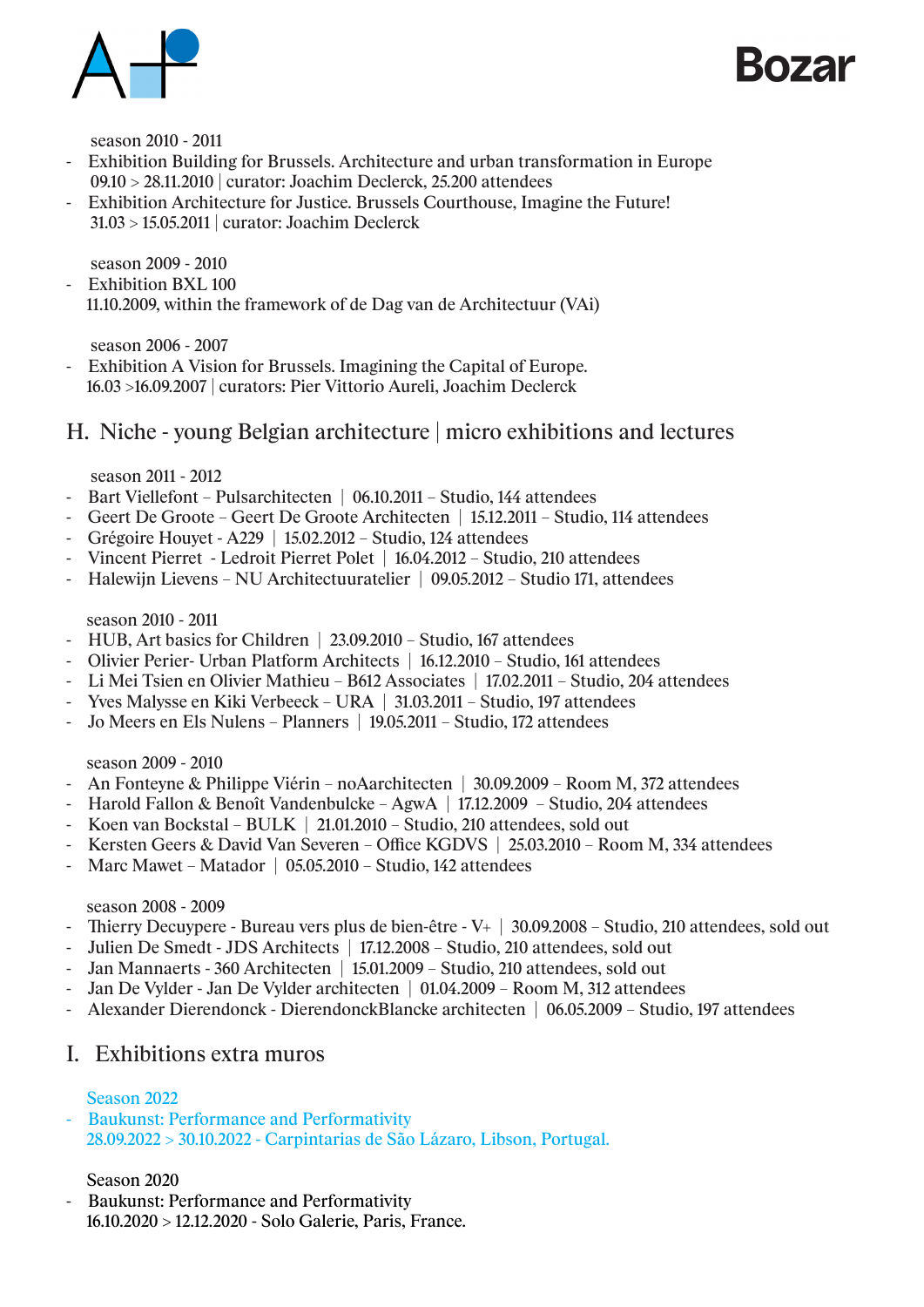



Season 2019

- Praxis Dierendonckblancke architects 13.09.2019 > 08.12.2019 - XII International Architecture Biennale of São Paulo, Brazil
- Across 8 offices, 8 projects, 8 objects 16.04.2019 > 24.03.2019 - Insel Hombroich, Germany with the works of Atelier Vens Vanbelle, Grue, Laura Muyldermans, Bernard Dubois, MADAM Architectuur, LRArchitectes, Raamwerk, CENTRAL ofaau
- Across 8 offices, 8 projects, 8 objects 25.04.2019 > 29.05.2019 - ULiège, Belgium with the works of Atelier Vens Vanbelle, Grue, Laura Muyldermans, Bernard Dubois, MADAM Architectuur, LRArchitectes, Raamwerk, CENTRAL ofaau

season 2017 - 2018

 $-V+ 2014 - 2015.$ 09.11.2017 > 24.11.2017 | curators: Sophie Dars, Carlo Menon – KTH Stockholm, Sweden

season 2016 - 2017

 $-V+ 2014 - 2015.$ 06.02.2017 > 24.03.2017 | curators: Sophie Dars, Carlo Menon – ENSA Nancy, France

season 2013 - 2014

- XX MODELS. Young Belgian Architecture 17.05.2013 > 14.06.2013 | curators: Marie-Cécile Guyaux, Iwan Strauven | Maison de la Ville et de l'Architecture PACA, Marseille, 550 attendees
- XX MODELS. Young Belgian Architecture 06.12.2013 > 28.02.2014 | curators: Marie-Cécile Guyaux, Iwan Strauven | Shekou Ferry Terminal, Shenzhen, China, 150.000 attendees

season 2012 - 2013

- 3 Cities
	- 13.10 > 12.12.2012 Musibet, Istanbul Modern, 40.000 attendees
- Robbrecht & Daems, Pacing through Architecture 06.01 > 10.03.2012 – Concertgebouw Brugge, Bruges
- Robbrecht & Daems, Pacing through Architecture 04.05 > 16.06.2012 – Cinéma Sauvenière, Liège

season 2011 - 2012

- Laurent Ney, Shaping Forces 28.01 > 26.03.2011 – curators: Stefan Devoldere, Iwan Strauwen, Fondation de l'Architecture et de l'Ingénierie, Luxembourg
- Robbrecht & Daem, Pacing through Architecture 25.03 > 12.04.2011 – curators: Stefan Devoldere, Iwan Strauwen, Arts on main gallery, Johannesburg
- Robbrecht & Daem, Pacing through Architecture
- 23.06 > 23.10.2011 Arc en rêve centre d'architecture, Bordeaux - 3 Cities, Condroz
- 06 > 28.08.2011 la ferme blanche, les Avins

season 2010 - 2011

- Michele De Lucchi, Filip Dujardin, Vero, falso, verosimile (true, false, probable) 15.10 > 13.11.2010 - Casabella Laboratorio, via Marco Polo 13, 20124 Milan, Italy
- Trio Exhibition Bridges 27.10.2010 – 'President Gallery', Rue de la Loi, 200, 1040 Bruxelles – 240 attendees for the opening